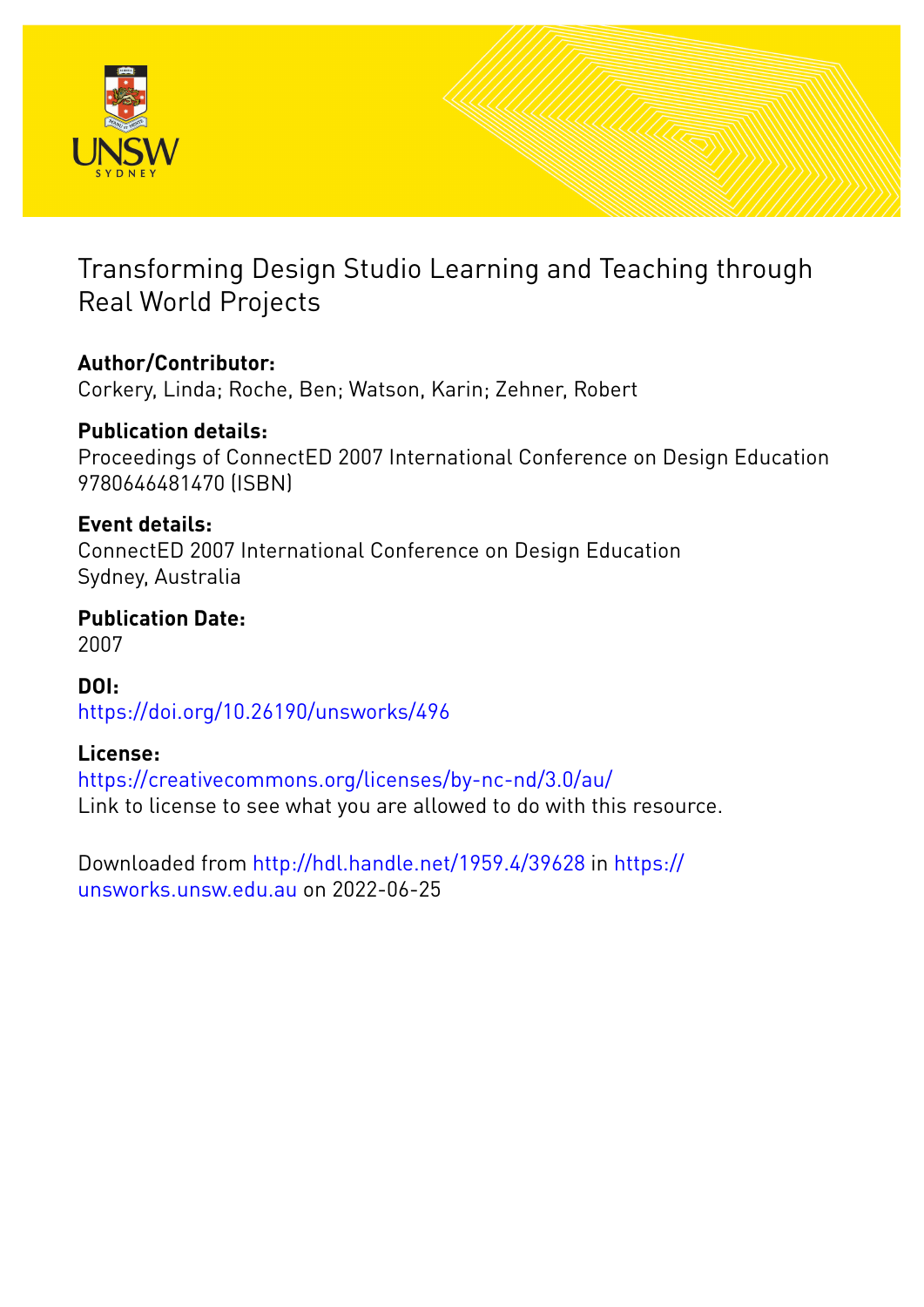# Transforming Design Studio Learning and Teaching through Real World, Interdisciplinary Projects

Linda Corkery, Ben Roche, Karin Watson and Bob Zehner University of New South Wales, Sydney, NSW 2052 Australia

#### ABSTRACT

 Interdisciplinary design courses featuring communitybased projects create opportunities for students to understand pressing social issues and gain a sense of the concepts of civic responsibility and ethical practice relevant to their disciplines. They also apply specialized knowledge in the context of working with a real client, on a real site, to develop a built environment response. Through a variety of tasks, students must also demonstrate and integrate their capabilities in independent, scholarly enquiry and reflection while moving between individual and group work.

 Students from four undergraduate programs in UNSW's Faculty of the Built Environment – Architecture, Interior Architecture, Landscape Architecture and Planning and Urban Development – planned and designed a unique community facility for people with schizophrenia. This Faculty elective was conducted within an action research framework with all key participants contributing to critical reflective moments. The qualitative feedback revealed a significant potential for interdisciplinary design studios to provide integrative and personally transformative learning experiences for students and community members. The products of the studio elective demonstrate the possibilities for institutions of higher education to productively interact with local communities and creatively address serious social issues and, indeed, transform individual lives within multiple contexts.

#### INTRODUCTION

 Professional degree programs, such as those offered in UNSW's Faculty of the Built Environment, prepare students to become practicing architects, interior and landscape architects, planners and construction managers. At some point in their undergraduate programs, most students in FBE will undertake a period of work experience, or practicum, as a requirement for graduation. These placements give students the opportunity to experience the professional reality of their chosen fields, and introduce them to the prospect of how their future endeavours might contribute to the social good. However, most work placements occur within established commercial, single-discipline practices, local or state government offices, and students are rarely exposed to *pro bono* project work that would assist them in developing empathy for the needs of disadvantaged or marginalised groups in our society.

FBE has traditionally had strong links with professional practice, industry and business and they have also maintained strong relationships with various communities within the Sydney metropolitan region and throughout the state of New South Wales.

 In response to students' desires for exposure to community-based projects, a new organisational unit was created that sits outside the formal FBE program boundaries. FBEOutThere! (FBEOT) consolidates the Faculty's involvement with community engagement activities. Founded on a commitment to the principles of service learning and the scholarship of engagement, FBEOT is proving to be an expedient means of offering service learning elective courses in a cross-disciplinary or interdisciplinary mode. Electives offered through FBEOT create learning opportunities for undergraduate students in their later years of study to gain a deep understanding of social issues related to a specific locale within the context of expanding their understanding of social responsibility and ethical practice relevant to their discipline.

#### I. BOYER'S SCHOLARSHIPS OF APPLICATION AND **INTEGRATION**

 The work of Ernest Boyer for the Carnegie Foundation in the 1990s has been instrumental in encouraging institutions of higher education to reconceptualise definitions of research. In his explication of new definitions of research for a diversity of higher education endeavours, Boyer identified four unique "scholarships", two of which – application and integration – are fundamental to the *raison d'etre* of FBEOT and are reflected in the principles on which FBEOT electives are developed. "Application" is now widely translated into ideas around "service learning" and "Integration" takes us into the possibilities inherent in interdisciplinary studies. (Boyer 1990)

 The pedagogy of service learning has grown in prominence in U.S. colleges and universities over the past 10- 15 years, and is increasingly considered to be an educational approach that can re-position universities as vital, active leaders in advancing the integration of knowledge, scholarship and community citizenship for public benefit and project research universities as 'forums for critical community dialogues' (Subotzky 1999:423).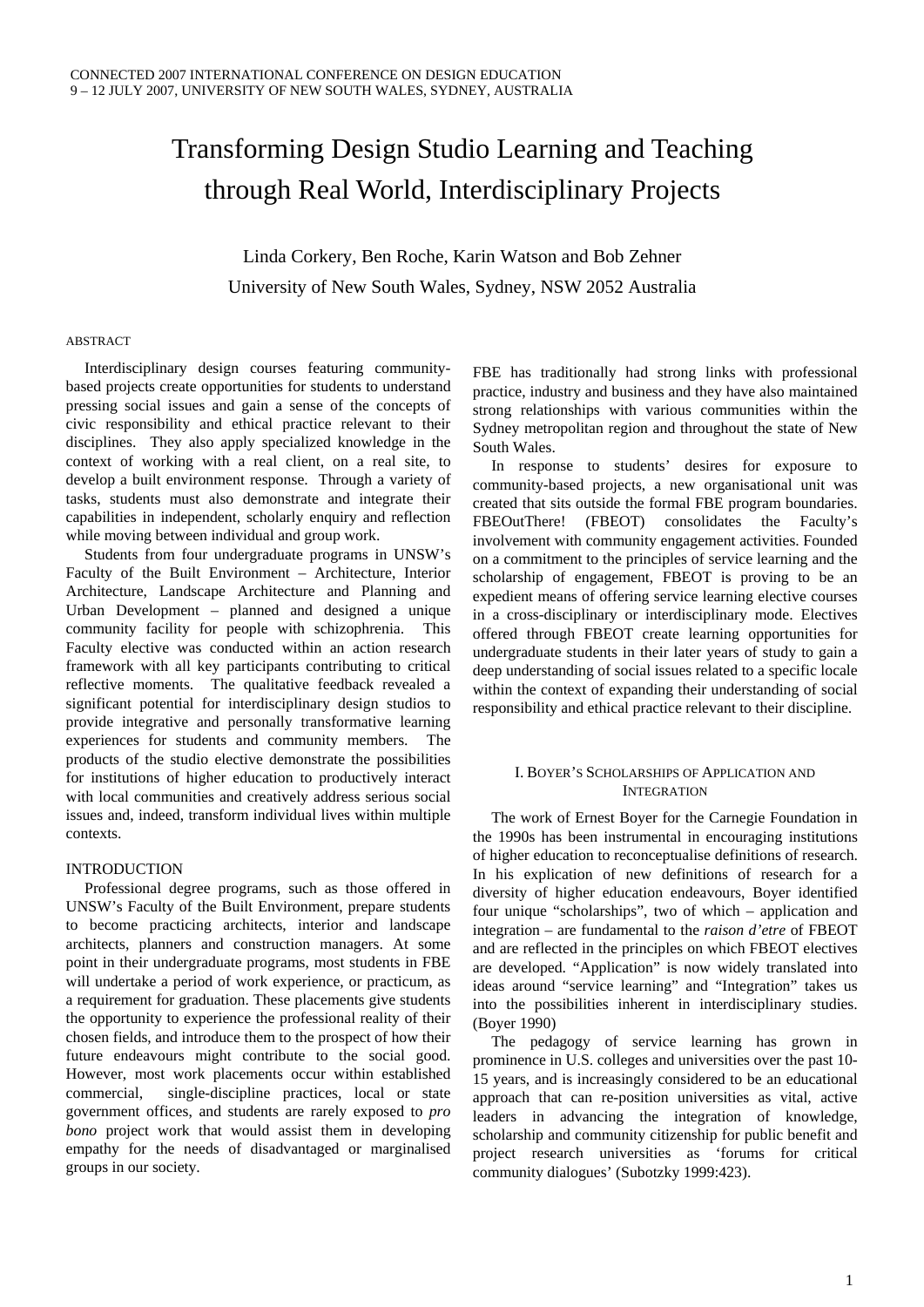The scholarship of application concerns the academic activities of engagement, practice and service to society. In this domain Boyer proposed that expertise, disciplinary knowledge and professional practice could be applied with rigour and accountability to social problems of importance to communities. He was interested in how 'new intellectual understandings can arise out of the very act of application [where] theory and practice vitally interact and each renews the other' (Boyer 1990:21).

 Service learning has been broadly conceptualised at a number of American universities which have formalised service learning activities and resources into the mainstream of learning experiences. The Carnegie Foundation for the Advancement of Teaching endorses this direction with their "community engagement elective classification", through which institutions of higher education can publicly project an identity and commitment to these endeavours. The Campus Compact, a national organisation in the U.S. supports higher education institutions that incorporate service learning into their curricula, and our local equivalent is the Australian University Community Engagement Alliance, AUCEA.

 From this international sharing of experiences, definitions of service learning have emerged that provide a framework for program and course development that feature service learning as a bridge between community engagement and deep student learning. For example, Bringle and Hatcher describe service learning as:

> …a credit-bearing educational experience in which students participate in an organised service activity that meets identified community needs and reflects on the service activity in such a way as to gain further understanding of course content, a broader appreciation of the discipline, and an enhanced sense of civic responsibility (Bringle and Hatcher 1996:222).

Central to the concept of service learning are the following four key components:

- 1. the community identifies and defines the need, issue or agenda they wish to have addressed
- 2. community members are active participants and effectively partners in the activities with students and academic staff
- 3. service learning is intentionally integrated into the academic curriculum of the students' degree programs as a structured learning activity so the rigour and relevance of disciplinary knowledge is understood through its application for social benefit
- 4. students are co-learners with their teachers in 'discovery-based learning experiences' (Subotzky 1999:423) engendering a link between research, learning and teaching (Quinlan *et al* 2004:14-15).

#### II. INTERDISCIPLINARY LEARNING

 In FBEOT's experience, service learning can also be an effective vehicle for interdisciplinary learning situations. Because it sits outside the formal program structure, FBEOT electives can circumvent some of the administrative barriers that otherwise hinder interdisciplinary courses. These

electives typically integrate students from several FBE programs, generating an active, purposeful learning setting where the inquiry is directed to authentic outcomes, as has been documented by many others

(Sill 1996, Barnett 2000, Lattuca 2002, Frost and Jean 2003). In this domain, the community – academics, students and external groups – accept the challenge of risk, creativity and encountering the unknown in constituting new knowledge and shared understanding for social action by moving beyond disciplinary boundaries to interact with other disciplines and their practices in context (Quinlan et al, p. 5).

 It is instructive to distinguish between the various prefixes used with the word "disciplinary" to describe the interactions of two or more disciplines in a common endeavour, as these words tend to be used interchangeably. Various writers have offered definitions (Newell 1994, Klein 2005, Haynes 2002), but those put forward by L. Richard Meeth in 1978 are most often cited as they are concise and precise.

> **Cross disciplinary** – viewing or observing one discipline from the perspective of another…(Cross disciplinary courses) allow faculty (and students) to remain in their own disciplines while adopting only what is applicable from another.

> **Multidisciplinary** – involves several disciplines focused on one problem or issue the juxtaposing of disciplines, each of which offers a different perspective on a common question or theme… Each discipline contributes its own knowledge or approach to the theme with no attempt to integrate or interrelate ideas.

**(I)nterdisciplinary** – integrates the contributions of several disciplines to a problem, issue, or theme…(I)ntegration means bringing interdependent parts of knowledge into harmonious relationship…part to part, part to whole, and whole to part (Meeth 1978, emphasis added).

 Elaborating on the last definition, Lattuca adds that a distinctive aspect of true interdisciplinary learning happens when everyone works 'on a common problem with continuous intercommunication among the participants from the different disciplines' (Lattuca 2002:712

#### III. BUILT ENVIRONMENT EDUCATION AT UNSW

 UNSW's Faculty of the Built Environment (FBE) was substantially restructured almost 10 years ago, responding to federal government instructions to universities to rationalise their organisational and institutional structures. FBE's restructure sought to realign the programs to encourage learning and teaching interaction between the disciplines. Initially, this focused on elective courses and opened up core courses for enrolment by students from any of the faculty's six undergraduate programs: architecture, interior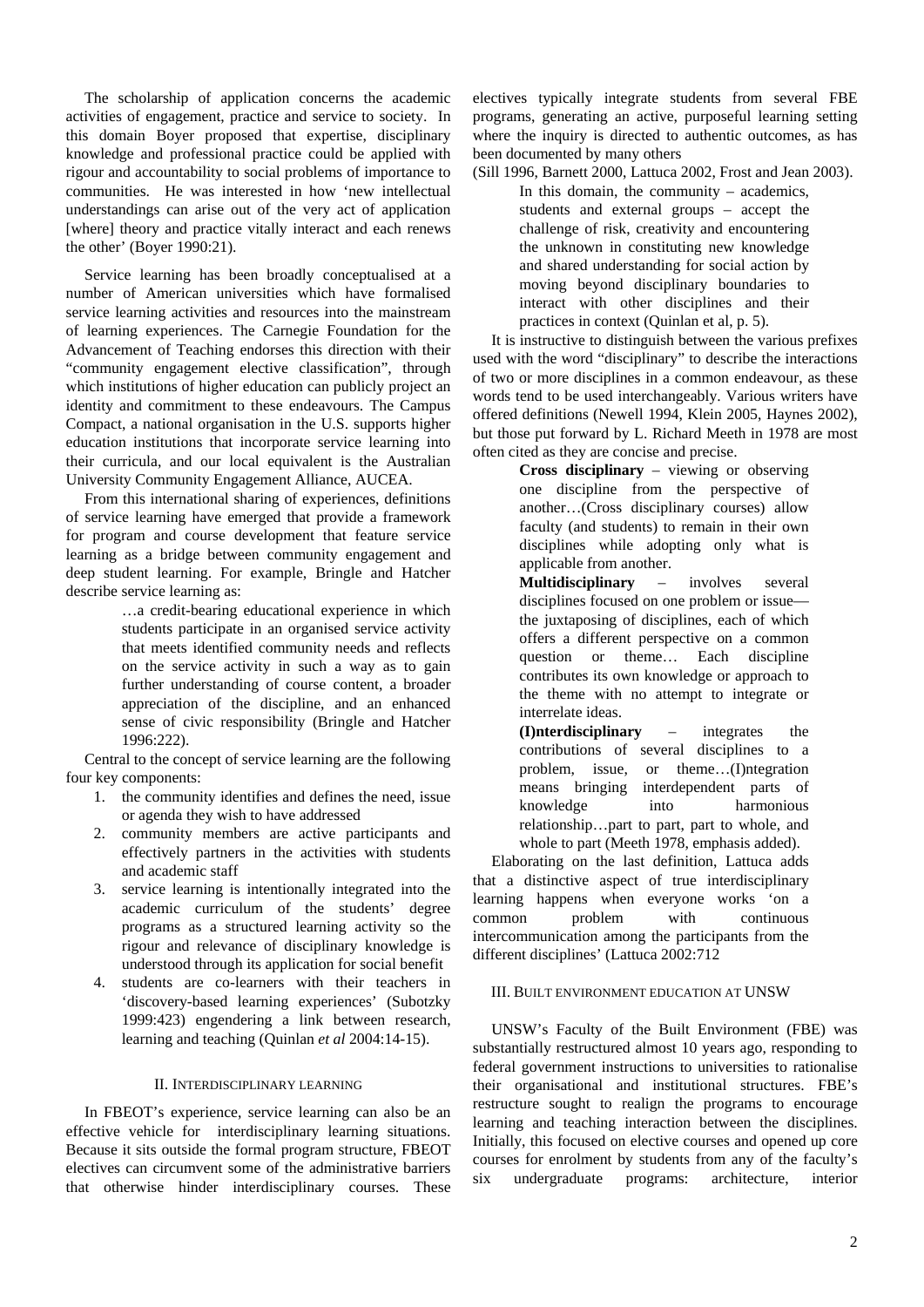architecture, landscape architecture, industrial design, planning and urban development and building construction management and property. Additionally, a number of academics within FBE have taken the opportunity to collaborate in their research and scholarly activities as a means to further 'share disciplinary knowledge and energise approaches to knowledge generation' (Quinlan *et.al.* 2004:9).

 In its promotional materials and on the faculty's website, FBE presents itself as a "multi-disciplinary" faculty, that is, it has a number of disciplines that sit side-by-side within the one faculty. The Dean's message on the faculty website introduces this position:

> We understand and applaud the idea that the design, production and management of high quality built environments, on a global scale, requires a multi-disciplinary approach in which the city is seen as a complex physical, social, political and economic system (Prof. Peter Murphy, Dean, www.fbe.unsw.edu.au).

 In addition to this public declaration, FBE's programs espouse "graduate attributes" for their students, some of which are directly relevant to the perceived benefits of interdisciplinary learning and teaching. These statements recognise that while students are required to demonstrate the specialized skills and knowledge associated with their chosen field of study, they also require integrative skills relevant to accessing information and understanding other disciplines. However, the challenges of being able to realise the goal of offering truly interdisciplinary learning opportunities remain, and so the establishment of FBEOT responds to Boyer's call to:

> …facilitate opportunities for cross- and interdisciplinary educational ventures… removing the barriers inherent in the traditional organisation of their faculties, schools and departments, with their rigid timetables, space allocation regimes and individually vested interests (Boyer 1998).

#### IV. THE WOLLONGONG CLUBHOUSE PROJECT

 The Wollongong Clubhouse, initiated by the City of Wollongong, will be associated with a global network of programs and facilities that create opportunities for people living with mental illness to become contributing and productive citizens. The Clubhouse program presents a *unique* model of integrating people with mental illness into the community, and Wollongong sought a *unique* means of achieving one of the few purpose-built Clubhouse facilities in the world by inviting FBE's undergraduate students to focus on planning and designing this community facility.

As with any community-based project, numerous stakeholders are involved in the project's inception and implementation. The Wollongong Clubhouse project emanated from the "Light & Hope Lord Mayor's Mental Health Projects" and is supported by a committee focused on fundraising and receiving in-kind contributions from local industries to support its construction and management. A Committee member (whose daughter was a recent Planning graduate) approached the Faculty with the idea of having students design the new facility, and the project evolved from there. The stakeholders include:

- Council Lord Mayor, Planning and Development officers,
- The Wollongong Light and Hope Committee, including representatives from the Schizophrenia Fellowship of NSW, the International Centre for Clubhouse Development and local, committee citizens
- Project "champion"
- Future carers and consumers
- FBE students and academics.

#### *A. Development and delivery of the course*

 The course content and program was developed collaboratively by academics from Landscape Architecture, Planning and Architecture. The course was convened and led by Karin Watson, a sessional staff member and practicing architect. The class met once a week for four hours over a 14-week session and was conducted in a studio format. Eighteen undergraduate students represented four programs.

 The first three weeks were spent learning about the issues of mental illness – schizophrenia, in particular – and the challenges of delivering community-based services in underresourced circumstances. Induction included a site visit, halfday workshop at Council with stakeholders, and visiting Pioneer House in Sydney, another Clubhouse. These activities provided direct means of understanding the program requirements for the Wollongong facility. During these initial weeks, all the students were expected to gain an understanding of the issues related to mental health, Clubhouse programming and community services. From this introduction, they worked through the standard requirements for these facilities and analyse the constraints and opportunities. These findings were weighed against the project "wish list", as described by the carers and consumers.

 The students worked in three groups of mixed disciplines, each group developing a separate design proposal for the building and site development. The studio environment engendered informal discussions with each other, and with visiting experts in the design and management of mental health care facilities. Halfway through the session, the three concepts were presented to the client group at another workshop in Wollongong. After receiving feedback on the three schemes from the consumers and carers, the preferred concepts were consolidated into one proposal. For the final half of the session, the entire group of 18 students all worked together to further develop the building design – exterior and interior – and site development concepts, along with the supporting documentation required for submitting the Development Application, eg. traffic report, Statement of Environmental Effects. At the end of session, the students presented their final scheme in Wollongong to the Lord Mayor, representatives from the Light and Hope Committee, and the carers and consumers.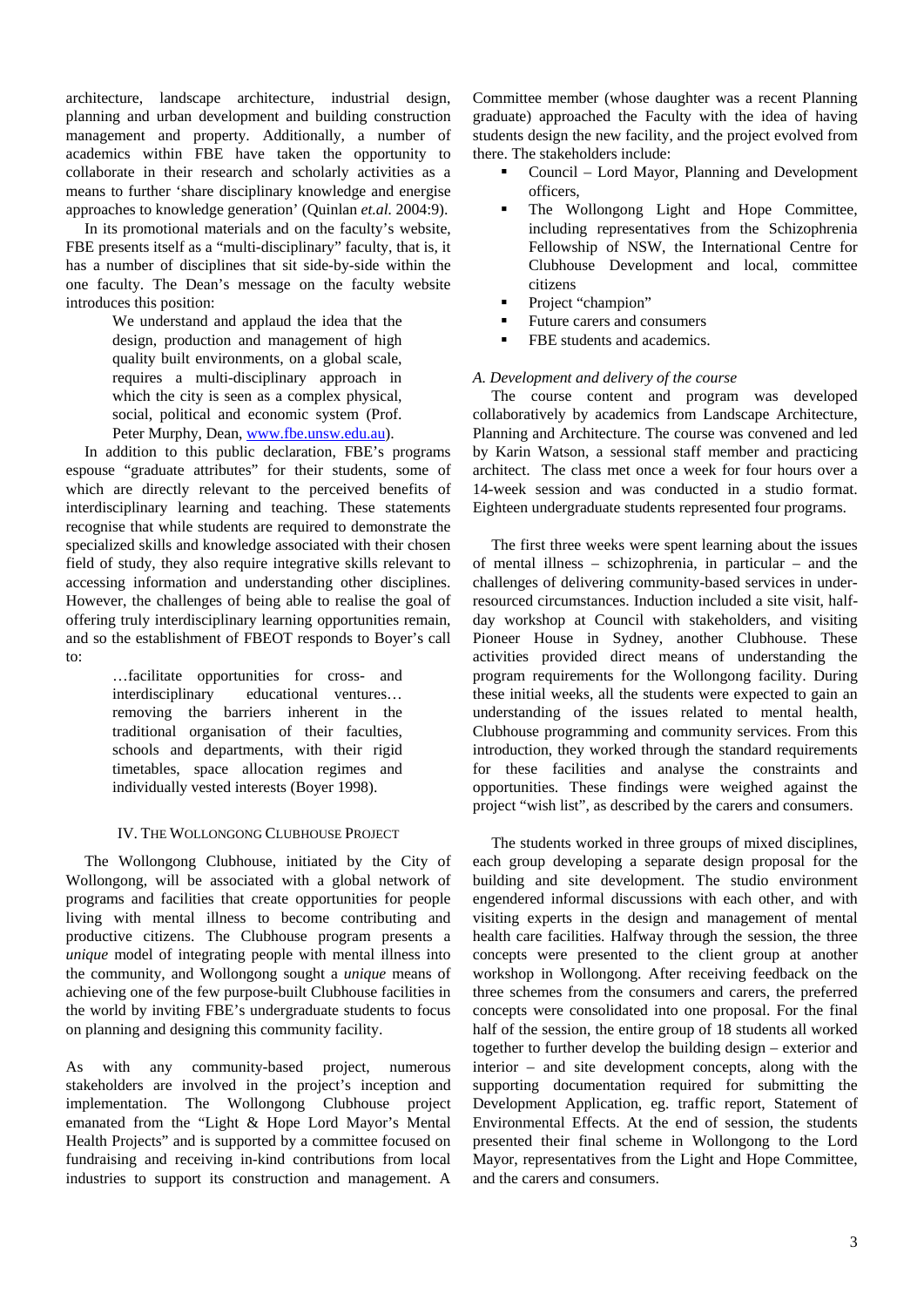#### *B. Evaluation/Key Benefits/Innovations*

 The stakeholders' experiences in this process of working on this project, ie Council representatives, Committee members, carers and consumers, students, was elicited through an email feedback survey of 8-10 open ended questions. Of particular interest to this paper are the responses from students to the following two questions:

- *Do you feel you improved your communication skills in this course? If yes, how?*
- *How did working in an interdisciplinary studio environment compare to the way you work in a design studio in your discipline?*

 The students were unreservedly positive and expressive in their responses to the first question, substantiating that one of the key learning outcomes for this studio elective had been the challenge to them to communicate effectively with each other and with the various stakeholders linked to the project. Two typical responses are shown below:

 (T)he course demanded a lot of discussion about ideas between students from different backgrounds (arch, interior arch, landscape, planning). Even though these are under the same faculty, there are different professional languages between them. I felt I improved a lot with communicating with our planner in the class; the information and advice provided by her helped during all parts of the design process. *(student)* 

I had to be able to communicate well with the students in my group. We were all from different disciplines and had different ways of thinking, so it was sometimes hard to communicate, but we had to in order to work in a team and consider each other's opinions and ideas. *(student)*

 The studio leader confirmed this learning outcome in her reflective comment on the students' demonstrated capabilities in relation to many levels of communication:

> (The Project) taught, and re-iterated, the value of true communication. It enabled design students to interpret and write a brief in the real sense – taught them how to *extrapolate*  information. They had to *listen* to what was being said (from a large variety of sources, sometimes conflicting), and then acquire new skills to *re-interpret* this information into their design-studio format. They also needed to *identify which issues* had priority or precedence over others, and *substantiate* why. The students were then required to present their design schemes back to the stakeholders, in a *nonacademic environment and language,* and demonstrate that they had both *listened* and *understood* the stakeholders *(Studio leader).*

 In response to the question about the differences between working in an interdisciplinary studio environment and a design studio in their usual discipline, the students made these comments:

The teamwork also allowed for … critical analysis of ideas, and working collaboratively for the best final outcome, compared to a more introspective analysis in a studio (*student*).

I found students to be more helpful towards each other … everyone was working for the same goal, rather than for individual results (*student*).

There is a lot more expertise as a combined class … In BArch studios, the only sources of expertise/opinion are the tutor and other Arch students. Sometimes key issues and important questions go unanswered (*student*).

I really like working in an interdisciplinary studio. People from other disciplines make you think of things that you didn't think of or didn't know (student).

Working in an interdisciplinary studio offers a more holistic approach to the project, where the disciplines get to understand each others roles better and experience how their contribution is integrated with the other aspects of the project (*student*).

 And finally, from the project champion, a comment that speaks of the effectiveness of positive student/community collaborations:

> Sometimes a project team comes along that has a profound effect. Such was FBE and all its components… The project outcomes were well exceeded, best summed up by a fellow Committee colleague: "working with UNSW, FBE and the students has proved a stroke of genius".

#### V. CONCLUSIONS AND CONSIDERATIONS

 This project demonstrates the potential for universities and communities to work together in effective partnerships through a creative process. The process allowed many individuals to contribute their ideas to the design of a facility that will make a serious difference in the lives of thousands of people. Through their comments, students indicate this has been a transforming learning experience, drawing on their prior experiences and specific disciplinary knowledge new context that required interaction and a heightened emphasis on effective communication. A key educational outcome is confirmation that a course structure such as this one can provide an effective interdisciplinary, service learning which can lead to an expansion of genuine integrative learning experiences in future projects. In analysing its success, we are now in an excellent position to use this as a prototype for building similar electives in the future.